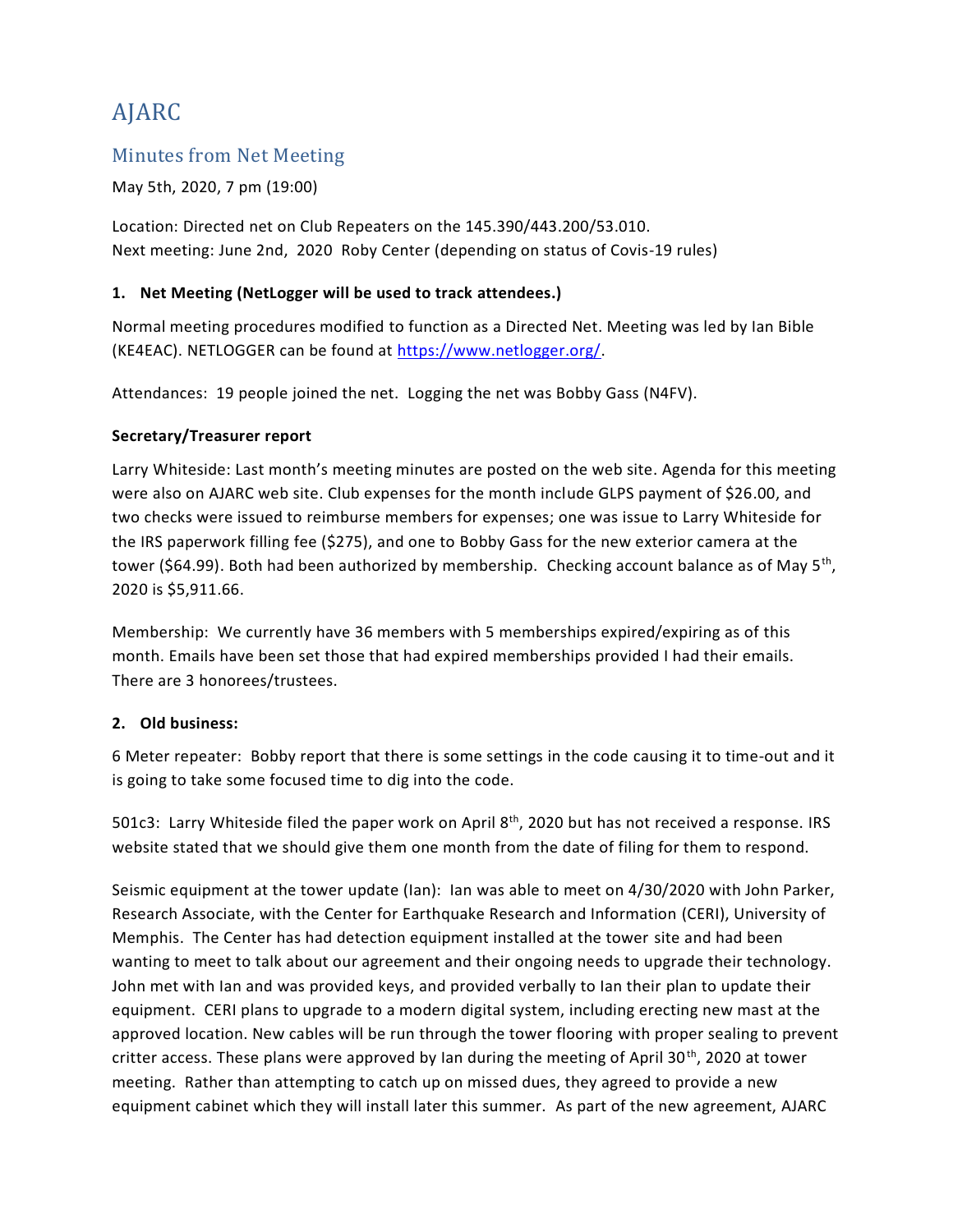AJARC Meeting Minutes, May 5th, 2020, 7 pm (19:00) Page 2

will be submitting to CERI an invoice for annual power usage to cover some costs. They also agreed to help with key maintenance needs like window replacements, roof, and outside walkway wood.

They both agreed that a MOU needs to be drawn up with them to cover these items. Larry was directed to invoice them for 2020 power usage per the new agreement.

Tower repairs: During the meeting Bobby Gass suggested that a new committee needs to be formed to handle tower maintenance outside of the technical equipment committee. Ian suggested Bobby (N4FV) and Dennis (KN4JSF) be on the committee and Bobby declined to be on the committee. It was brought up that maybe CERI Memphis might be able to help with the structural concerns with the tower but Ian explained that those issues were not brought during the meeting with them. Roof and other items were deemed more critical.

### **3. New Business**

ARES: FEMA courses can be completed online to get your certifications. [\(https://training.fema.gov/is/crslist.aspx\)](https://training.fema.gov/is/crslist.aspx)

Field day: Larry Whiteside - Pavilion 3 has been reserved June 27-28, 2020. He was informed by Kinser Park staff to wait to pay fee until the date of the reservation. Larry will follow up before then to make sure that is acceptable.

Hamfest 2020: Larry Whiteside has been going through all the ticket stubs from 2019 and looking up email addresses based on call signs and adding them to an excel spread sheet to send out notices about the 2020 event. He plans to send out email reminder notices twice with a PDF attachment. It was suggested by Bobby (N4FV) and Rob (N4RBJ) that we use Mail Chimp to send out and set up email addressed through the club for Larry to use (AJARC@???). Larry will get with them about how move on doing this for the HamFest.

Web site [\(www.ajarc.org\)](file:///C:/Users/Whiteside/Documents/AJARC/final%20meeting%20minutes/www.ajarc.org): Meeting minutes and other information is being updated to be sure to visit the site.

If you're looking to becoming a licensed ham or just upgrade, there will be a testing opportunity in Rogersville on May 18th @ 5 PM. The location is at Hawkins Co Gas, 202 Park BLVD, Rogersville TN. Contact Rodney, W4WRE for more info: [w4wre66@gmail.com.](mailto:w4wre66@gmail.com) There will be an all-day study session in Bulls Gape on May 23 followed by testing.

#### **4. Roundtable**

Bobby Gass (N4FV) suggested that members bring their any current projects to discuss/demo them at the end of the meeting in June.

Meeting ended at 19:35